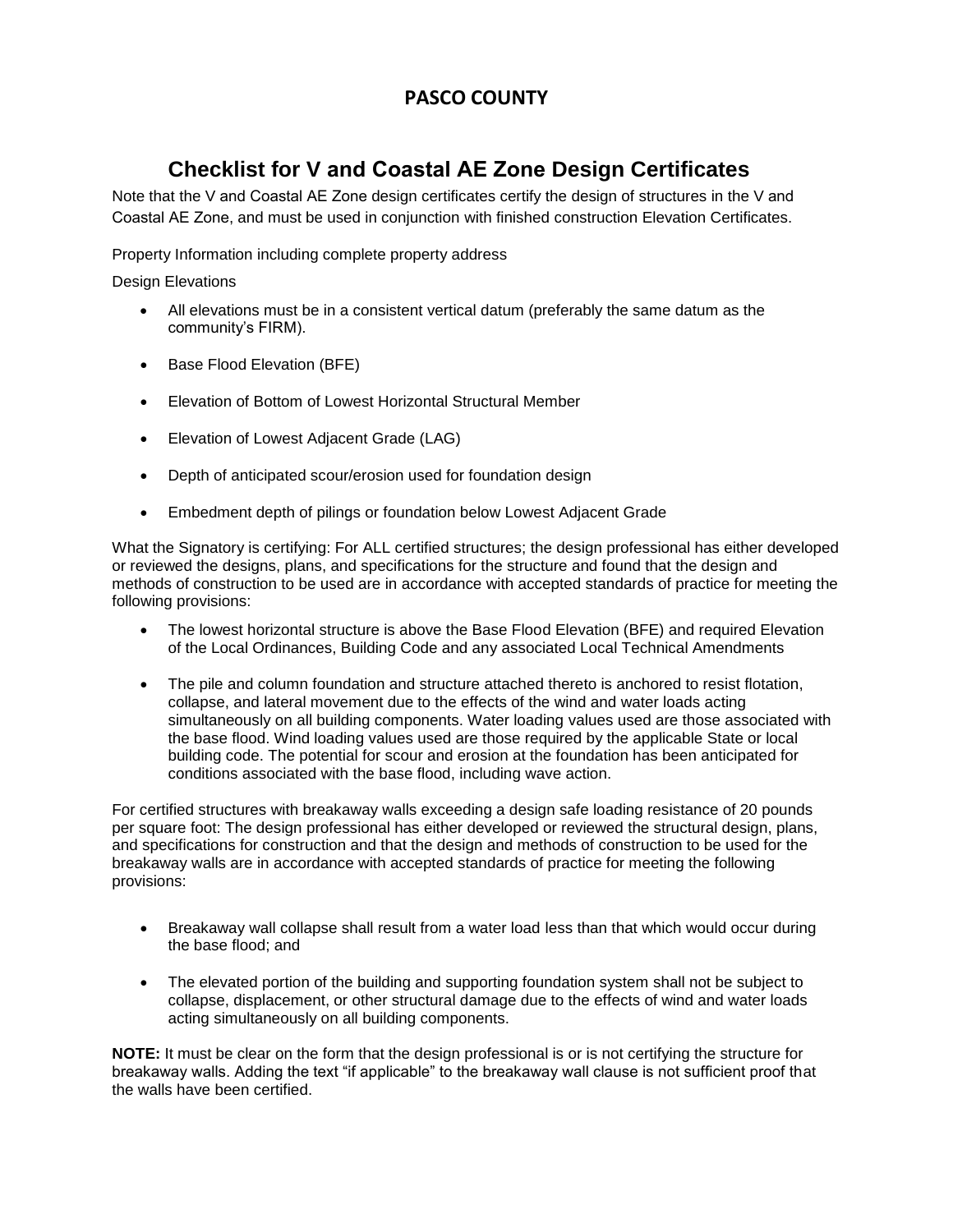## **PASCO COUNTY**

Information on Design Professional

- Name
- Signature
- License number
- Date